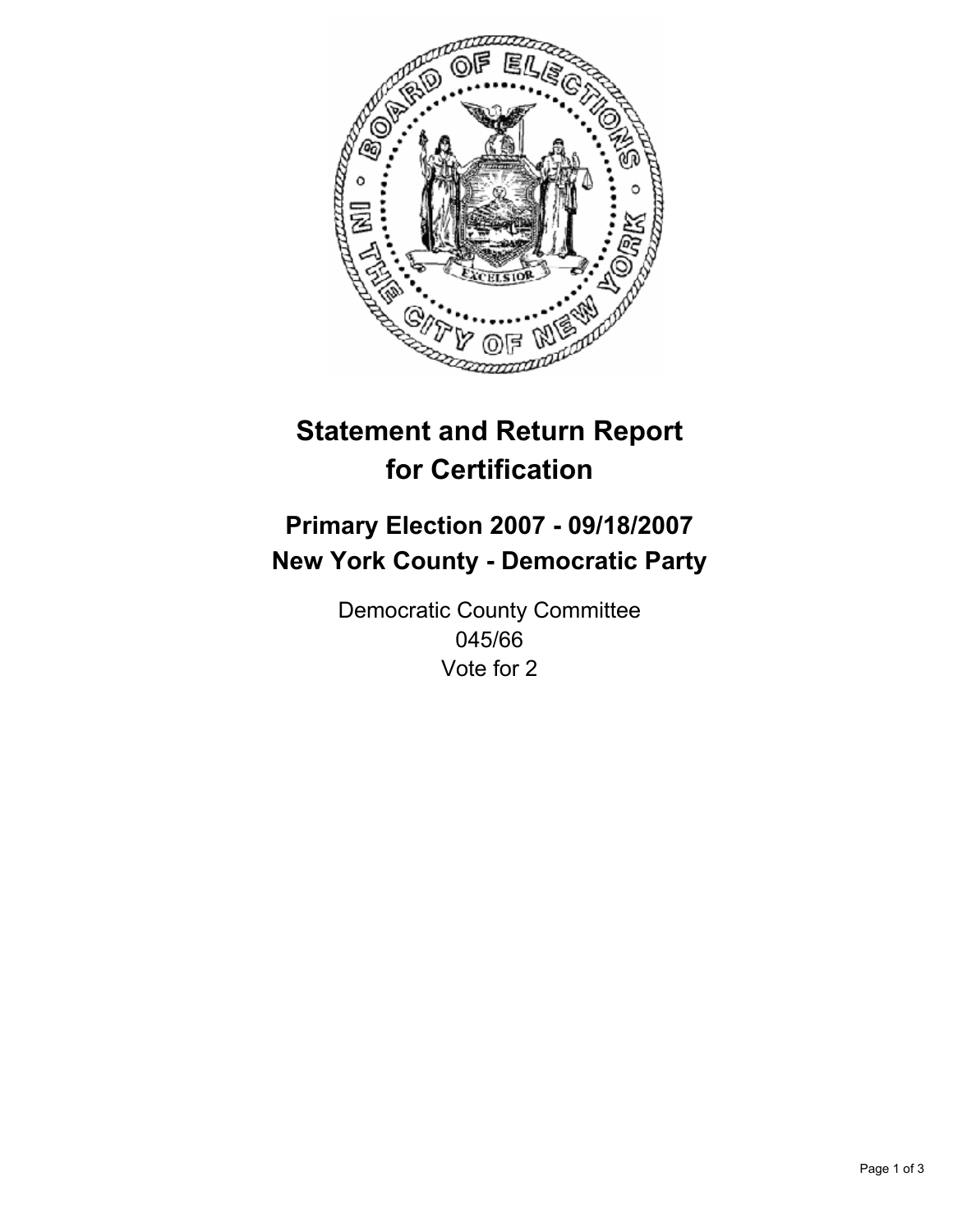

### **Assembly District 66**

| <b>EMERGENCY</b>       |  |
|------------------------|--|
| ABSENTEE/MILITARY      |  |
| AFFIDAVIT              |  |
| DANIEL CONTRERAS RADIN |  |
| ANDREW DUNCAN MACVICAR |  |
| <b>JOSEPH RAGNO</b>    |  |
| DAMIAN J KENNEDY       |  |
| <b>Total Votes</b>     |  |